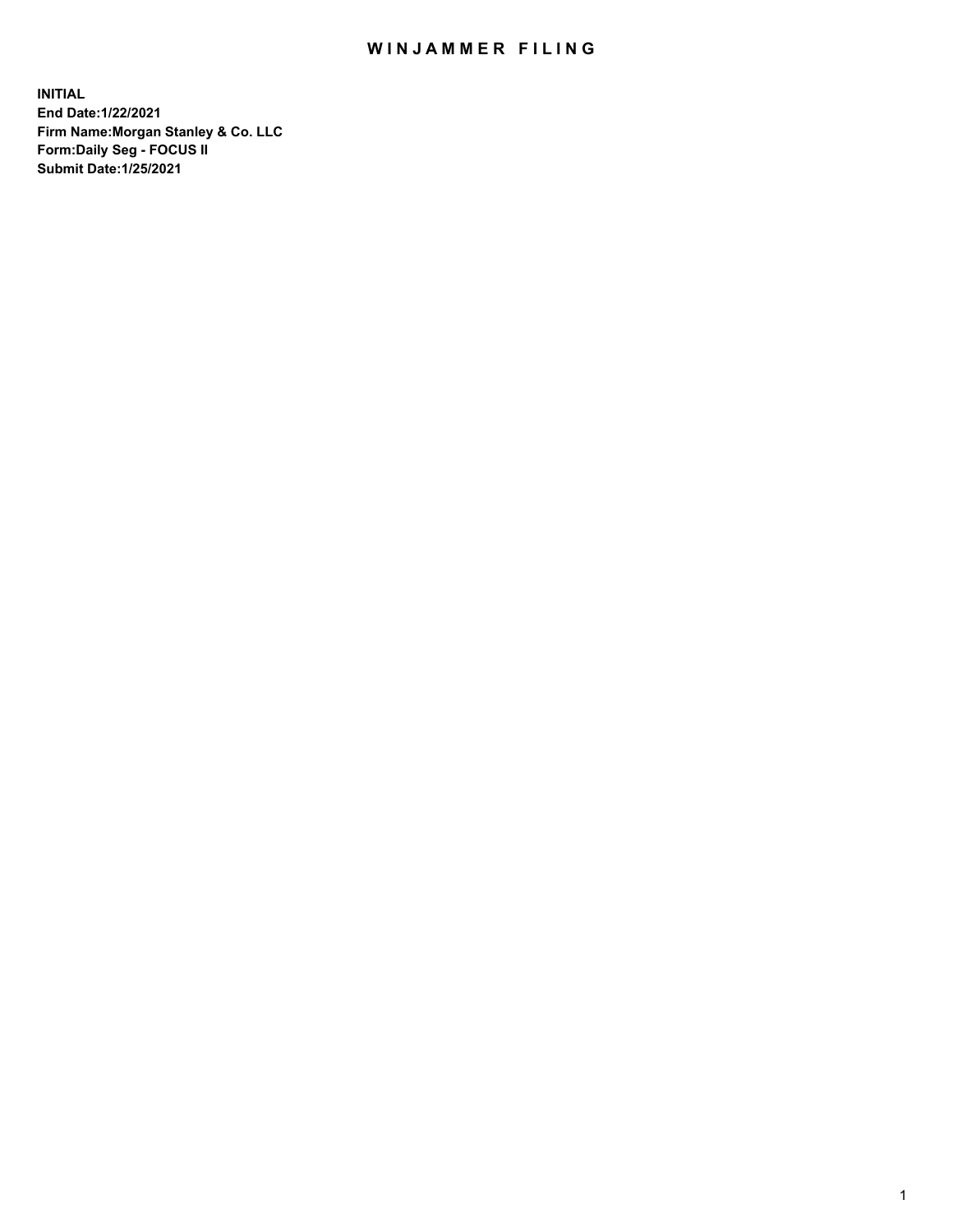**INITIAL End Date:1/22/2021 Firm Name:Morgan Stanley & Co. LLC Form:Daily Seg - FOCUS II Submit Date:1/25/2021 Daily Segregation - Cover Page**

| Name of Company                                                                                                                                                                                                                                                                                                                | Morgan Stanley & Co. LLC                                    |
|--------------------------------------------------------------------------------------------------------------------------------------------------------------------------------------------------------------------------------------------------------------------------------------------------------------------------------|-------------------------------------------------------------|
| <b>Contact Name</b>                                                                                                                                                                                                                                                                                                            | <b>Ikram Shah</b>                                           |
| <b>Contact Phone Number</b>                                                                                                                                                                                                                                                                                                    | 212-276-0963                                                |
| <b>Contact Email Address</b>                                                                                                                                                                                                                                                                                                   | lkram.shah@morganstanley.com                                |
| FCM's Customer Segregated Funds Residual Interest Target (choose one):<br>a. Minimum dollar amount: ; or<br>b. Minimum percentage of customer segregated funds required:% ; or<br>c. Dollar amount range between: and; or<br>d. Percentage range of customer segregated funds required between:% and%.                         | 235,000,000<br><u>0</u><br><u>00</u><br>00                  |
| FCM's Customer Secured Amount Funds Residual Interest Target (choose one):<br>a. Minimum dollar amount: ; or<br>b. Minimum percentage of customer secured funds required:%; or<br>c. Dollar amount range between: and; or<br>d. Percentage range of customer secured funds required between: % and %.                          | 140,000,000<br><u>0</u><br>0 <sub>0</sub><br>0 <sub>0</sub> |
| FCM's Cleared Swaps Customer Collateral Residual Interest Target (choose one):<br>a. Minimum dollar amount: ; or<br>b. Minimum percentage of cleared swaps customer collateral required:% ; or<br>c. Dollar amount range between: and; or<br>d. Percentage range of cleared swaps customer collateral required between:% and%. | 92,000,000<br><u>0</u><br><u>00</u><br>00                   |

Attach supporting documents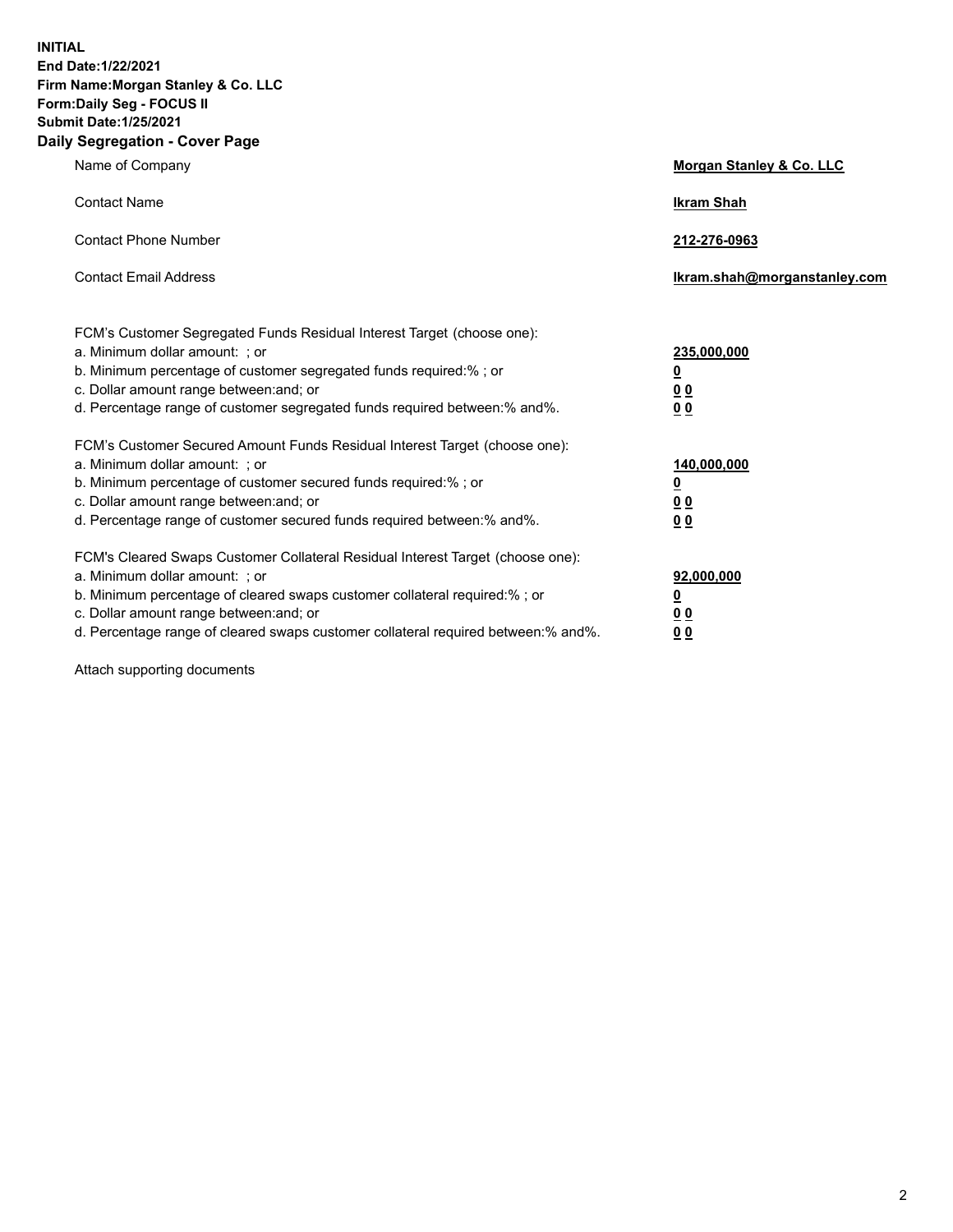## **INITIAL End Date:1/22/2021 Firm Name:Morgan Stanley & Co. LLC Form:Daily Seg - FOCUS II Submit Date:1/25/2021**

## **Daily Segregation - Secured Amounts**

Foreign Futures and Foreign Options Secured Amounts Amount required to be set aside pursuant to law, rule or regulation of a foreign government or a rule of a self-regulatory organization authorized thereunder 1. Net ledger balance - Foreign Futures and Foreign Option Trading - All Customers A. Cash **4,349,813,948** [7315] B. Securities (at market) **2,499,366,711** [7317] 2. Net unrealized profit (loss) in open futures contracts traded on a foreign board of trade **369,881,747** [7325] 3. Exchange traded options a. Market value of open option contracts purchased on a foreign board of trade **15,903,530** [7335] b. Market value of open contracts granted (sold) on a foreign board of trade **-15,833,710** [7337] 4. Net equity (deficit) (add lines 1. 2. and 3.) **7,219,132,226** [7345] 5. Account liquidating to a deficit and account with a debit balances - gross amount **31,402,160** [7351] Less: amount offset by customer owned securities **-31,197,312** [7352] **204,848** [7354] 6. Amount required to be set aside as the secured amount - Net Liquidating Equity Method (add lines 4 and 5) 7. Greater of amount required to be set aside pursuant to foreign jurisdiction (above) or line 6. FUNDS DEPOSITED IN SEPARATE REGULATION 30.7 ACCOUNTS 1. Cash in banks A. Banks located in the United States **709,156,972** [7500] B. Other banks qualified under Regulation 30.7 **566,110,015** [7520] **1,275,266,987** 2. Securities A. In safekeeping with banks located in the United States **513,266,701** [7540] B. In safekeeping with other banks qualified under Regulation 30.7 **22,755,495** [7560] **536,022,196** 3. Equities with registered futures commission merchants A. Cash **22,208,186** [7580] B. Securities **0** [7590] C. Unrealized gain (loss) on open futures contracts **193,992** [7600] D. Value of long option contracts **0** [7610] E. Value of short option contracts **0** [7615] **22,402,178** [7620] 4. Amounts held by clearing organizations of foreign boards of trade A. Cash **0** [7640] B. Securities **0** [7650] C. Amount due to (from) clearing organization - daily variation **0** [7660] D. Value of long option contracts **0** [7670] E. Value of short option contracts **0** [7675] **0** [7680] 5. Amounts held by members of foreign boards of trade A. Cash **3,268,351,965** [7700] B. Securities **1,963,344,514** [7710] C. Unrealized gain (loss) on open futures contracts **369,687,755** [7720] D. Value of long option contracts **15,903,530** [7730] E. Value of short option contracts **-15,833,710** [7735] **5,601,454,054** 6. Amounts with other depositories designated by a foreign board of trade **0** [7760] 7. Segregated funds on hand **0** [7765] 8. Total funds in separate section 30.7 accounts **7,435,145,415** [7770]

- 
- 9. Excess (deficiency) Set Aside for Secured Amount (subtract line 7 Secured Statement Page 1 from Line 8)
- 10. Management Target Amount for Excess funds in separate section 30.7 accounts **140,000,000** [7780]
- 11. Excess (deficiency) funds in separate 30.7 accounts over (under) Management Target **75,808,341** [7785]

**0** [7305]

**7,219,337,074** [7355]

## **7,219,337,074** [7360]

[7530]

[7570]

[7740] **215,808,341** [7380]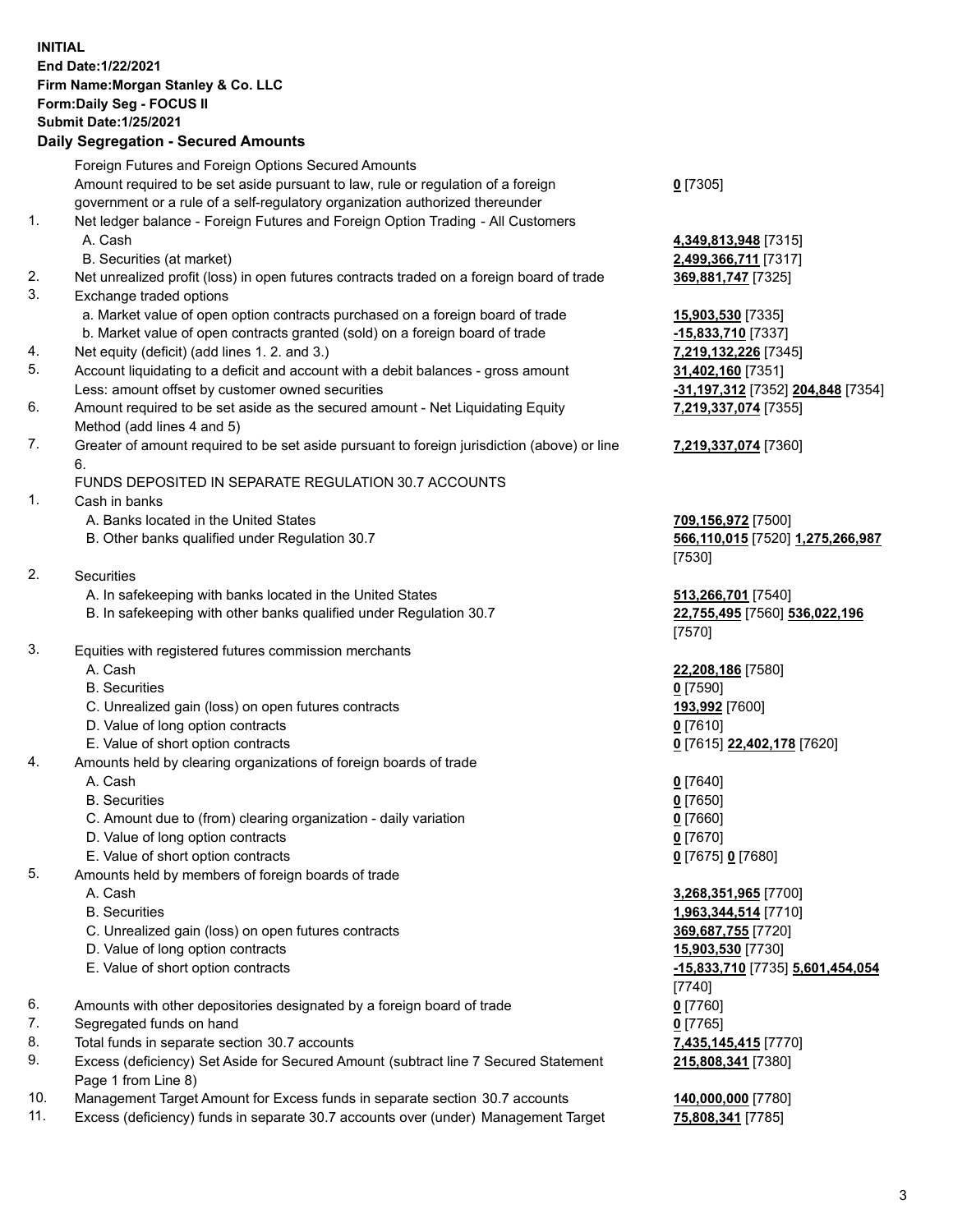**INITIAL End Date:1/22/2021 Firm Name:Morgan Stanley & Co. LLC Form:Daily Seg - FOCUS II Submit Date:1/25/2021 Daily Segregation - Segregation Statement** SEGREGATION REQUIREMENTS(Section 4d(2) of the CEAct) 1. Net ledger balance A. Cash **15,840,746,391** [7010] B. Securities (at market) **8,685,442,392** [7020] 2. Net unrealized profit (loss) in open futures contracts traded on a contract market **1,347,927,133** [7030] 3. Exchange traded options A. Add market value of open option contracts purchased on a contract market **546,714,423** [7032] B. Deduct market value of open option contracts granted (sold) on a contract market **-349,520,470** [7033] 4. Net equity (deficit) (add lines 1, 2 and 3) **26,071,309,869** [7040] 5. Accounts liquidating to a deficit and accounts with debit balances - gross amount **515,636,347** [7045] Less: amount offset by customer securities **-513,844,947** [7047] **1,791,400** [7050] 6. Amount required to be segregated (add lines 4 and 5) **26,073,101,269** [7060] FUNDS IN SEGREGATED ACCOUNTS 7. Deposited in segregated funds bank accounts A. Cash **4,004,530,410** [7070] B. Securities representing investments of customers' funds (at market) **0** [7080] C. Securities held for particular customers or option customers in lieu of cash (at market) **900,986,663** [7090] 8. Margins on deposit with derivatives clearing organizations of contract markets A. Cash **13,765,672,098** [7100] B. Securities representing investments of customers' funds (at market) **0** [7110] C. Securities held for particular customers or option customers in lieu of cash (at market) **7,784,455,729** [7120] 9. Net settlement from (to) derivatives clearing organizations of contract markets **-197,358,195** [7130] 10. Exchange traded options A. Value of open long option contracts **546,714,423** [7132] B. Value of open short option contracts **-349,520,470** [7133] 11. Net equities with other FCMs A. Net liquidating equity **5,890,921** [7140] B. Securities representing investments of customers' funds (at market) **0** [7160] C. Securities held for particular customers or option customers in lieu of cash (at market) **0** [7170] 12. Segregated funds on hand **0** [7150] 13. Total amount in segregation (add lines 7 through 12) **26,461,371,579** [7180] 14. Excess (deficiency) funds in segregation (subtract line 6 from line 13) **388,270,310** [7190]

- 15. Management Target Amount for Excess funds in segregation **235,000,000** [7194]
- 16. Excess (deficiency) funds in segregation over (under) Management Target Amount Excess

**153,270,310** [7198]